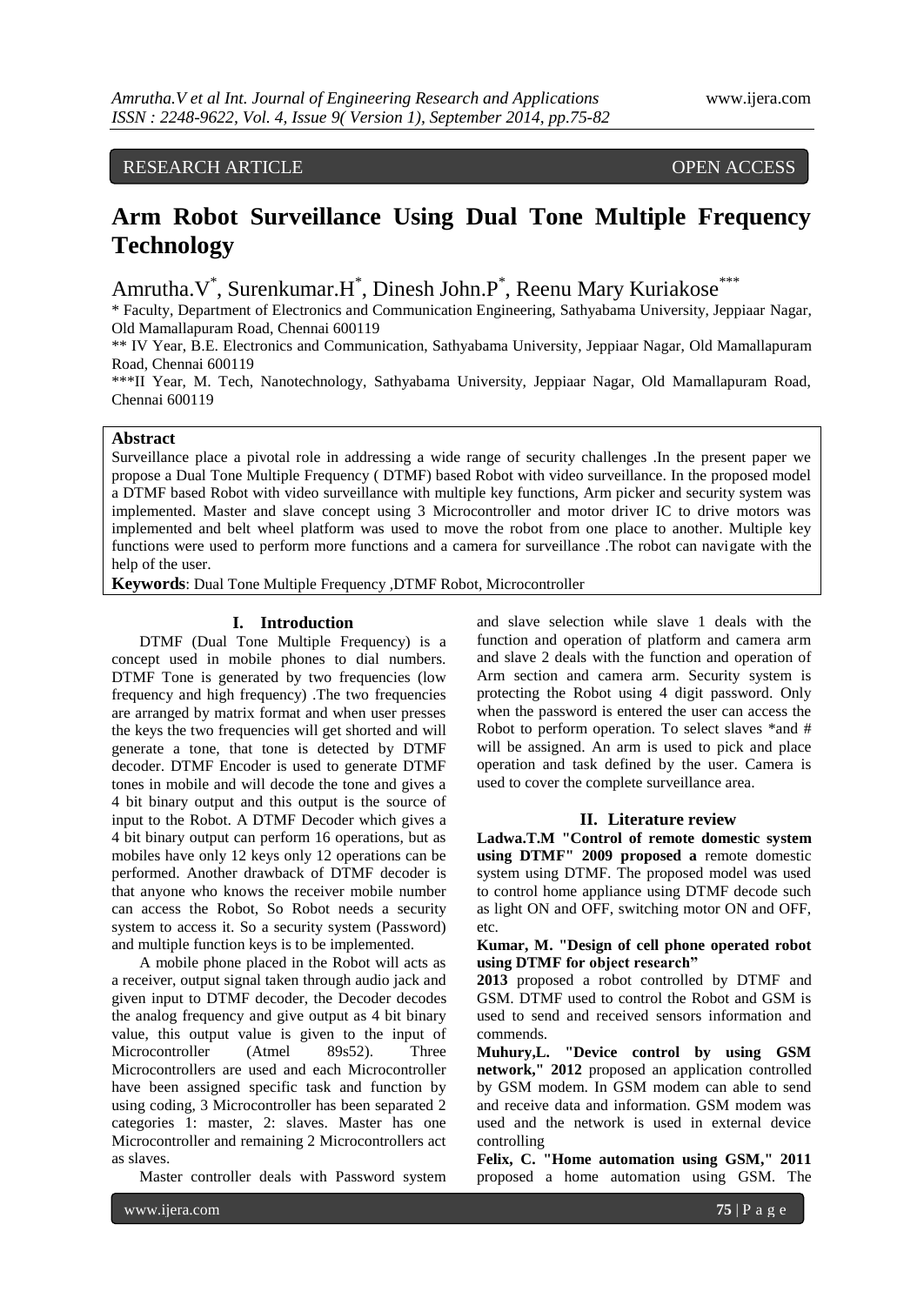proposed GSM model was better than Zig bee, RF, IR etc. it was able to control sensors, switching, temperature controlling.

#### **III. The system setup**

The Robot based on DTMF (Dual Tone Multi Frequency) technique is implemented. The DTMF Decoder circuit is made using M8870 Decoder IC. Just connect your cell phone headset (headphone) jack to the mobile phone and then mobile control electrical appliances and electrical equipment via DTMF key pad of your cell phone and this concept is implemented in this Robot so that it can able to control any were in the world were ever mobile network is available. Security system is implemented so authorized users only able to access this Robot, each key has multiple function so many operation can be performed in this robot. A 4 digit password is given and only when the user enters the password, the robot can be accessed by user. DTMF have limited key to operate the robot. As the robot requires more controls multiple key function concept is implemented so that each key have 2 functions and over all 24 operations can be performed.

#### **3.1. DTMF Decoder**

DTMF generation is a composite audio signals of two tones between the frequency of 697Hz and 1633Hz. The DTMF keypad is arranged such that each row will have its own unique tone frequency and also each column will have its own unique tone. Below is a representation of the typical DTMF keypad and the associated row/column frequencies.

By pressing a key, for example pressing key 5, will generate a dual tone consisting of 770 Hz for the low Group, and 1336 Hz of the high group.



#### **3.2. DTMF working**



DTMF (Dual Tone Multi Frequency) decoder is a decoder circuit which detects the telephone dial tone and decodes the key .A touch tone decoder IC**,** IC MT8870DE was used for DTMF Signal detection and decodes the signal to 4 digital outputs. The M-8870 DTMF (Dual Tone Multi Frequency) decoder IC was used to determine the frequencies of the limited tones. The DTMF communication is a one way communication which consists of a touch tone initiator and a decoder, which decodes the input bits and interfaces it to a computer for any further application.

DTMF technology is used in telephone switching centers to identify the dialed number. The decoder identifies the DTMF tone and will generate the binary equivalent of the key pressed. The M-8870 DTMF decoder IC decodes the tone generated by the cell phone. The microphone pin will directly tap the DTMF signals. The red wire of the microphone is DTMF input to the circuit. The microphone wire signals are processed by the DTMF decoder IC and generate binary equivalent sequence Q1, Q2, Q3, and Q4 as parallel sequence.

The M-8870 decoder IC contains an inbuilt operational amplifier. The signals from the microphone pin are fed in to inverting input of the Op amp through a series of resistance (100kΩ) and capacitance  $(0.1 \mu F)$ . The non inverting input of Opamp is connected to a Reference voltage (pin4 - VREF) is connected to the non inverting input of the Op-amp. The output voltage is taken from the pin 3 (GS) .The reference voltage VREF is Vcc /2. The feedback signal is fed in to the inverting input pin 2 through a resistor (270kΩ).

The output of Op Amp is passed through the filter network. The filter network contains switched capacitors, which divides the DTMF tones into low and high frequency signals. Filtered frequencies will pass through the frequency detector and code detector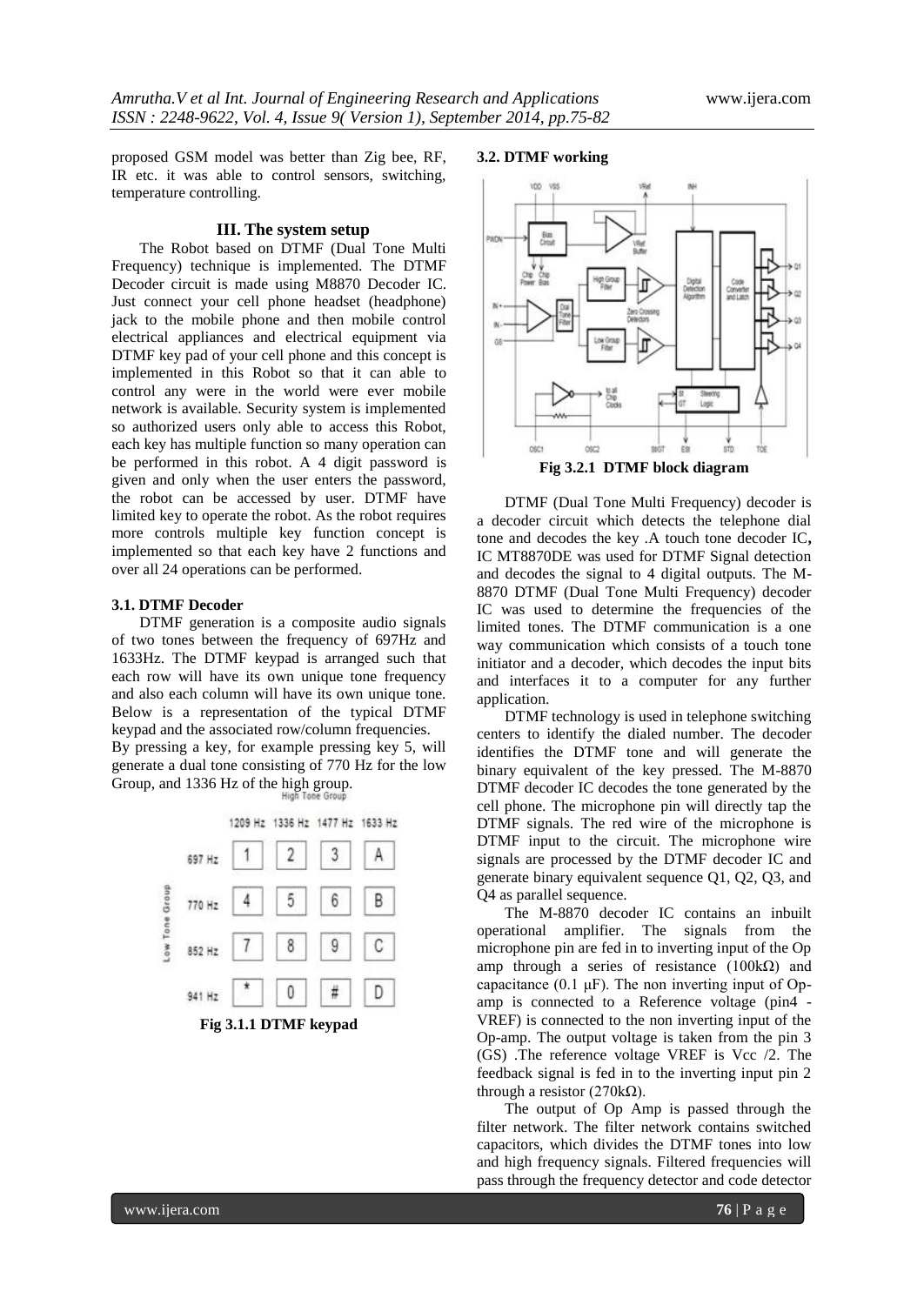circuits and a four digit binary code is latched at the output of M-8870 DTMF decoder IC.



**Fig3.2.2 DTMF frequency filter resonance**

| Digit          | Freq Low | Freq High | D3           | D <sub>2</sub> | D <sub>1</sub> | D <sub>0</sub> |
|----------------|----------|-----------|--------------|----------------|----------------|----------------|
| 1              | 697      | 1209      | $\mathbf{0}$ | 0              | 0              | $\mathbf{1}$   |
| $\overline{2}$ | 697      | 1336      | $\bf{0}$     | 0              | 1              | 0              |
| 3              | 697      | 1477      | 0            | 0              | 1              | 1              |
| 4              | 770      | 1209      | 0            | 1              | 0              | $\bf{0}$       |
| $\sqrt{5}$     | 770      | 1336      | 0            | 1              | 0              | 1              |
| 6              | 770      | 1477      | 0            | 1              | 1              | 0              |
| $\overline{1}$ | 852      | 1209      | $\bf{0}$     | 1              | $\overline{1}$ | $\mathbf{1}$   |
| 8              | 852      | 1336      | 1            | 0              | 0              | 0              |
| 9              | 852      | 1477      | 1            | 0              | 0              | 1              |
| 0              | 941      | 1336      | 1            | 0              | $\mathbf{1}$   | $\bf{0}$       |
| $\star$        | 941      | 1209      | 1            | 0              | 1              | 1              |
| #              | 941      | 1477      | 1            | 1              | 0              | 0              |
| Α              | 697      | 1633      | 1            | 1              | 0              | $\mathbf{1}$   |
| B              | 770      | 1633      | 1            | 1              | ï              | $\bf{0}$       |
| C              | 852      | 1633      | 1            | 1              | $\mathbf{1}$   | 1              |
| D              | 941      | 1633      | 0            | 0              | 0              | 0              |

**Table: 3.3.1. DTMF decoder output.**

### **3.3. Motor driver (L293D)**

The H-bridge motor driver is the most common method to drive DC motors in two directions with computer control. H-bridges can be built with bipolar junction transistors (BJT) or with a field effect

transistors (FET), or can be even purchased as integrated packages such as the L293. For low current motors the L293 is simplest and inexpensive one while for high current motors, it is easy and inexpensive to make our own H-bridge.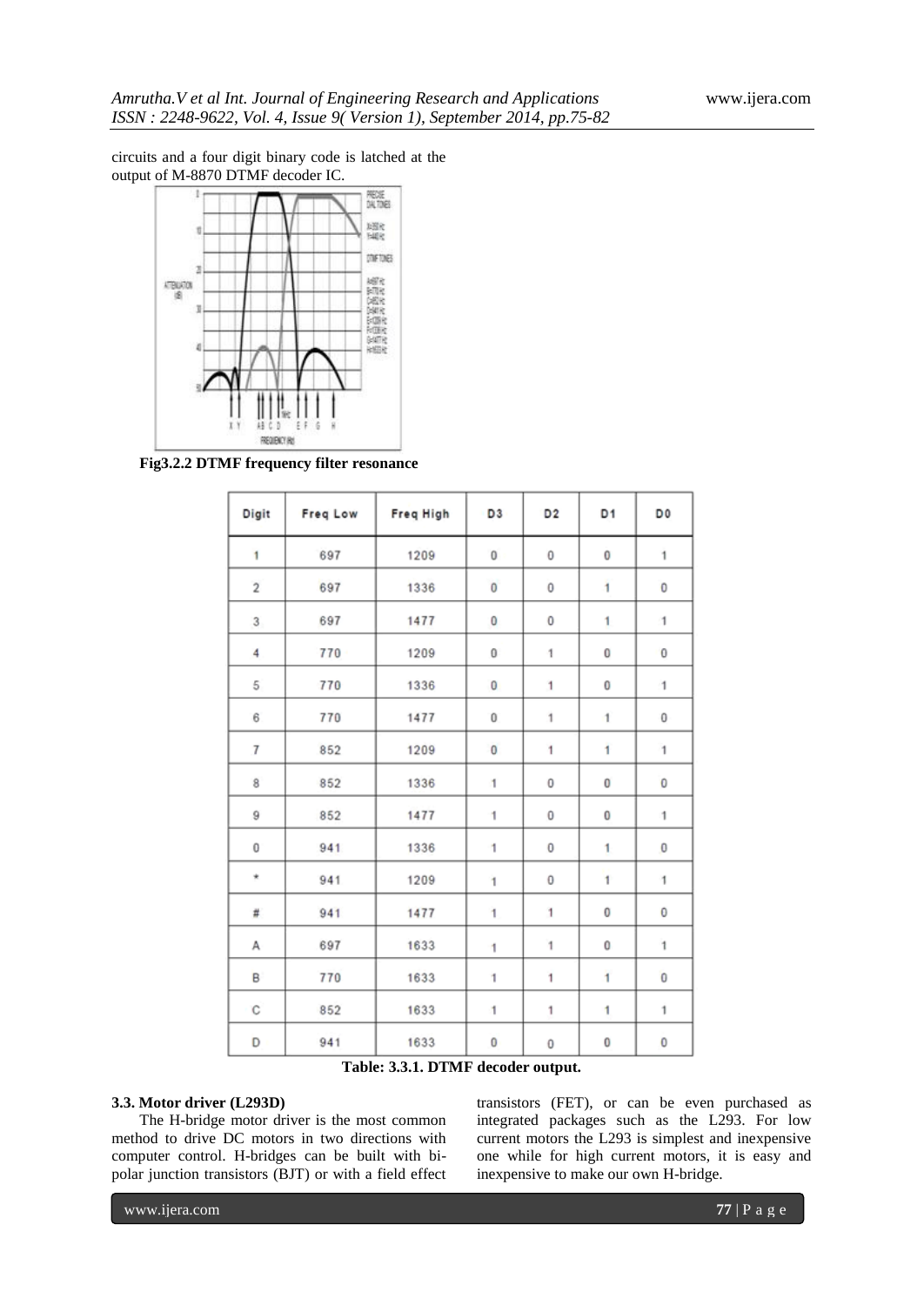

**Fig: 3.3.1 Motor driver circuit diagram.**

#### **3.4. Working**

The Device is a high voltage, high current integrated four channel driver designed for standard DTL or TTL logic levels and drive inductive loads and switching power transistors. . A separate supply input is provided for the logic which allows operations at lower voltages. The internal clamp diodes are enabled in the circuit and the device is suitable for switching applications at frequencies less

than 5 KHz. The L293D assembled in a 16 lead plastic package has 4 center pins connected together while the L293DD assembled in 20 lead surface mount has 8 center pins connected together and both of them can be used for heat sinking.



**Fig: 3.4.1 Switching times**



**Fig: 3.4.2 DTMF Robot block diagram and wireless camera transmitter**

Transmitter consists of GSM or CDMA handset (mobile) and is used as a remote control to operate robot. AV or camera receiver is placed in transmitter section and DTMF encoder is fixed in mobile phone as default. Mobile phone, Microcontrollers, DTMF receiver or decoder, motor drivers, power source (battery), robot platform, arms and camera are placed in receiver section. One mobile phone is placed in the Robot and get output through the audio jack and its given to the DTMF decoder. DTMF decoder output is given to the input of master and the slave Microcontroller separately. Master Microcontroller is

used to deal with password protection and the slave selection. The slave1 controller is used to control the Robot platform and camera arm and slave2 controller is used to control the robot and camera arm.

DTMF encoder is placed in mobile phone acts as a remote control and 3x4 matrix mobile key pads is the control keys of the Robot .The Robot acts according to the program coded by the programmer when a call is being made to the receiver mobile. The low and high frequency new tone generated by the DTMF encoder is transmitted to receiver through the call and the remote controlled operation can be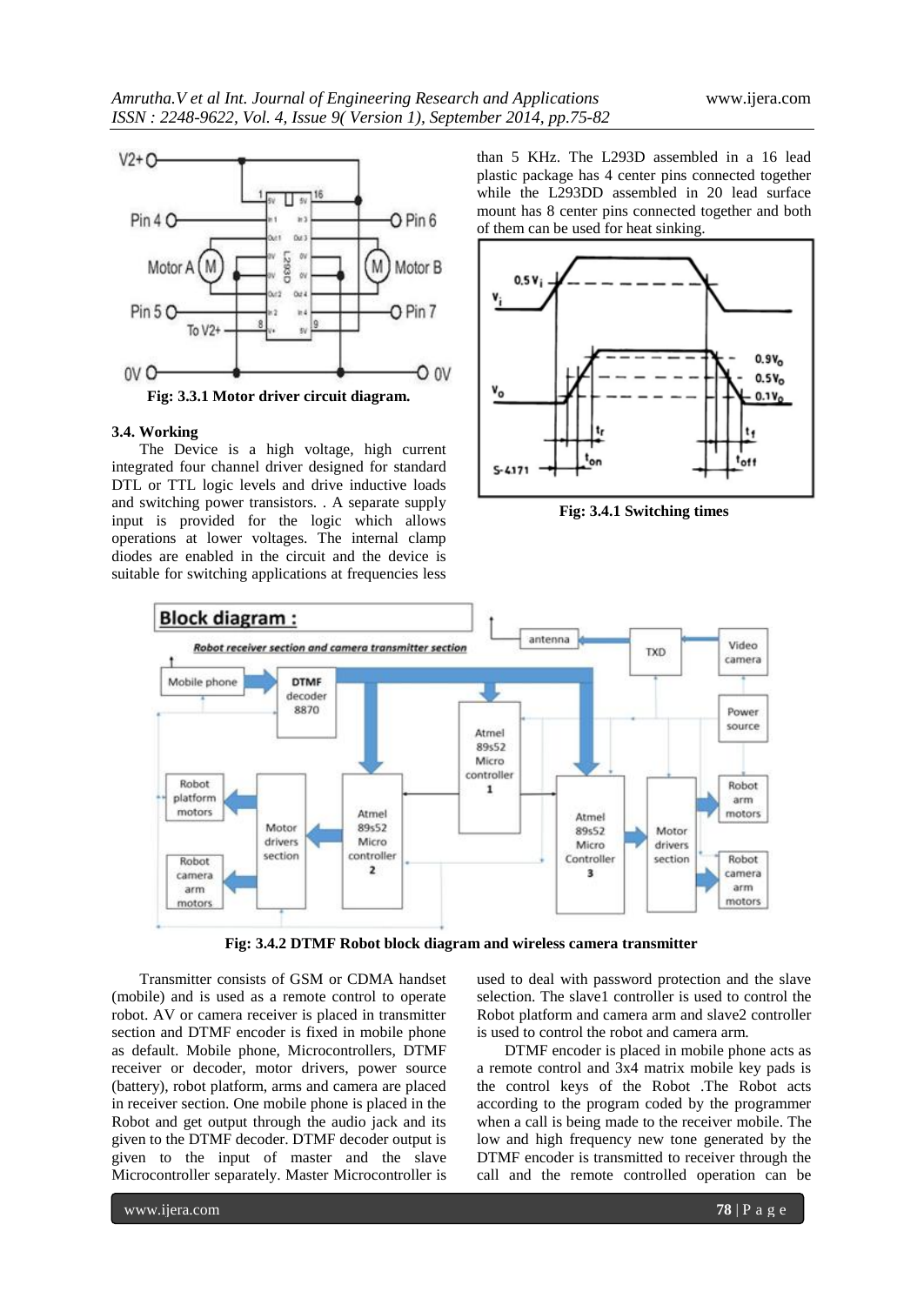performed .Only 12 operation can be performed ,but Robot can perform 24 operation with receiver coding. One mobile phone is kept permanently in the receiver. Audio jack of mobile phone sent the received analog signal to the DTMF decoder for decoding and filtering it, and gives a 4 bit digital output. The 4 bit output is fed to the input of Microcontrollers. The Robot uses 3 Microcontrollers of which one Microcontroller act as Master and remaining 2 Microcontroller act as slaves. Master controller contains

#### **3.3 Robotcircuit**

password protection and slave selection as DTMF normally has security problems that anyone can access it if they know the receiver mobile number. A security system will be implemented to

rectify this, as the system has a 4 digit password and if only user knows this password, they can be able to access the Robot. Another drawback in DTMF is only 12 key can able to perform operation. Multiple key functions are implemented so that each key have two functions and 24 functions can be performed totally. Slave 1 controller deals with Robot platform and camera arm and when then user gives a command it will either forward, backward, left or right. Slave 2 controller deals with Robot and camera arm. Robot arm is used to pick and place operation and camera arm is used to keep the surveillance of the Robot. Motor drivers are used to switch the motors forward and backward. H bridge circuit is normally used to drive the DC gear motor. Camera is being fixed into camera arm. Wheels and motors are used to move the robot from one place to anothe



**Fig: 3.5.1Robot circuit diagram**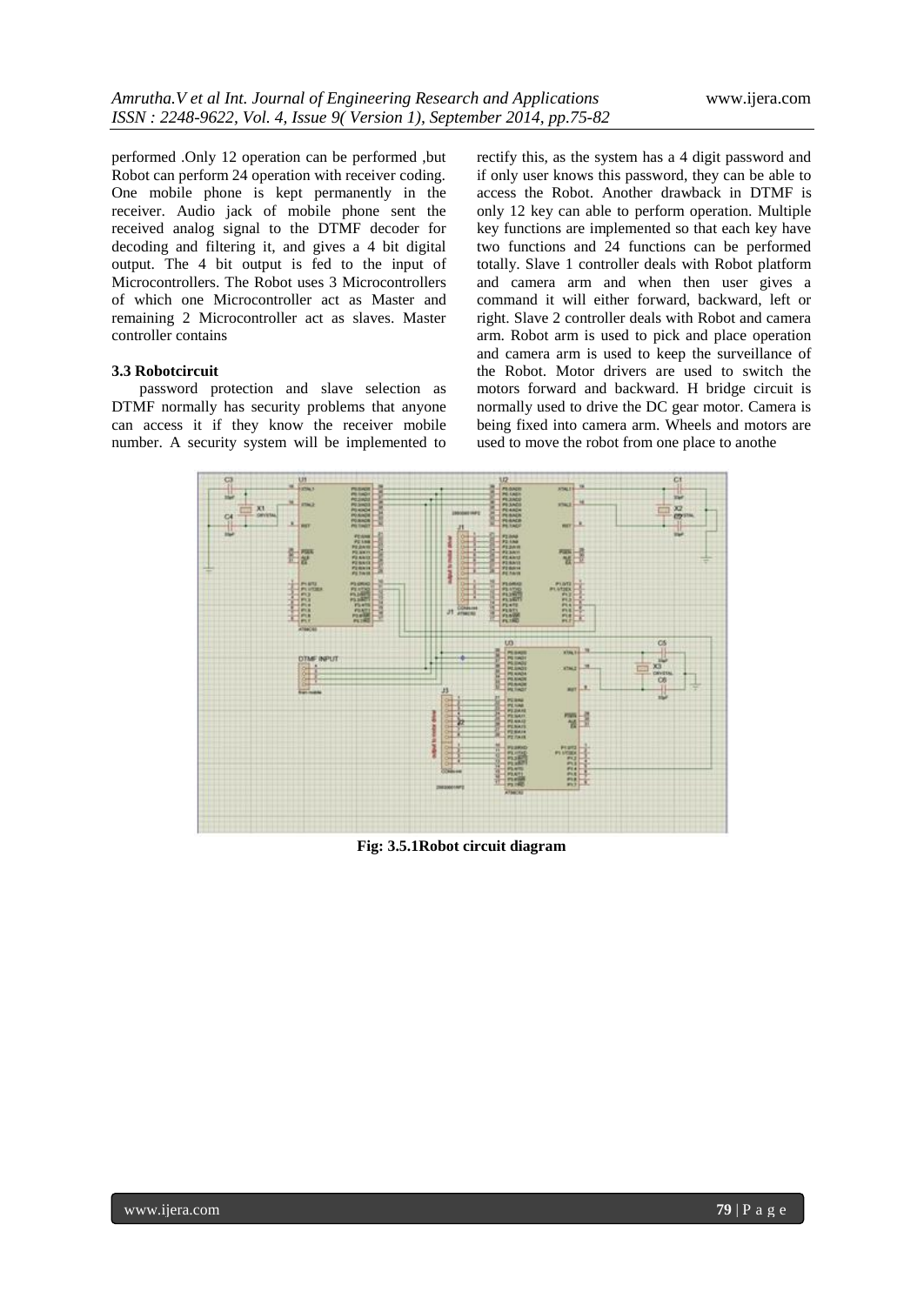# **IV. Results and discussion**

Master controller program was of zero error and warning, so the program was executed M**aster controller result**



Slave 1 and slave 2 controller program was of zero error and warning so program was executed.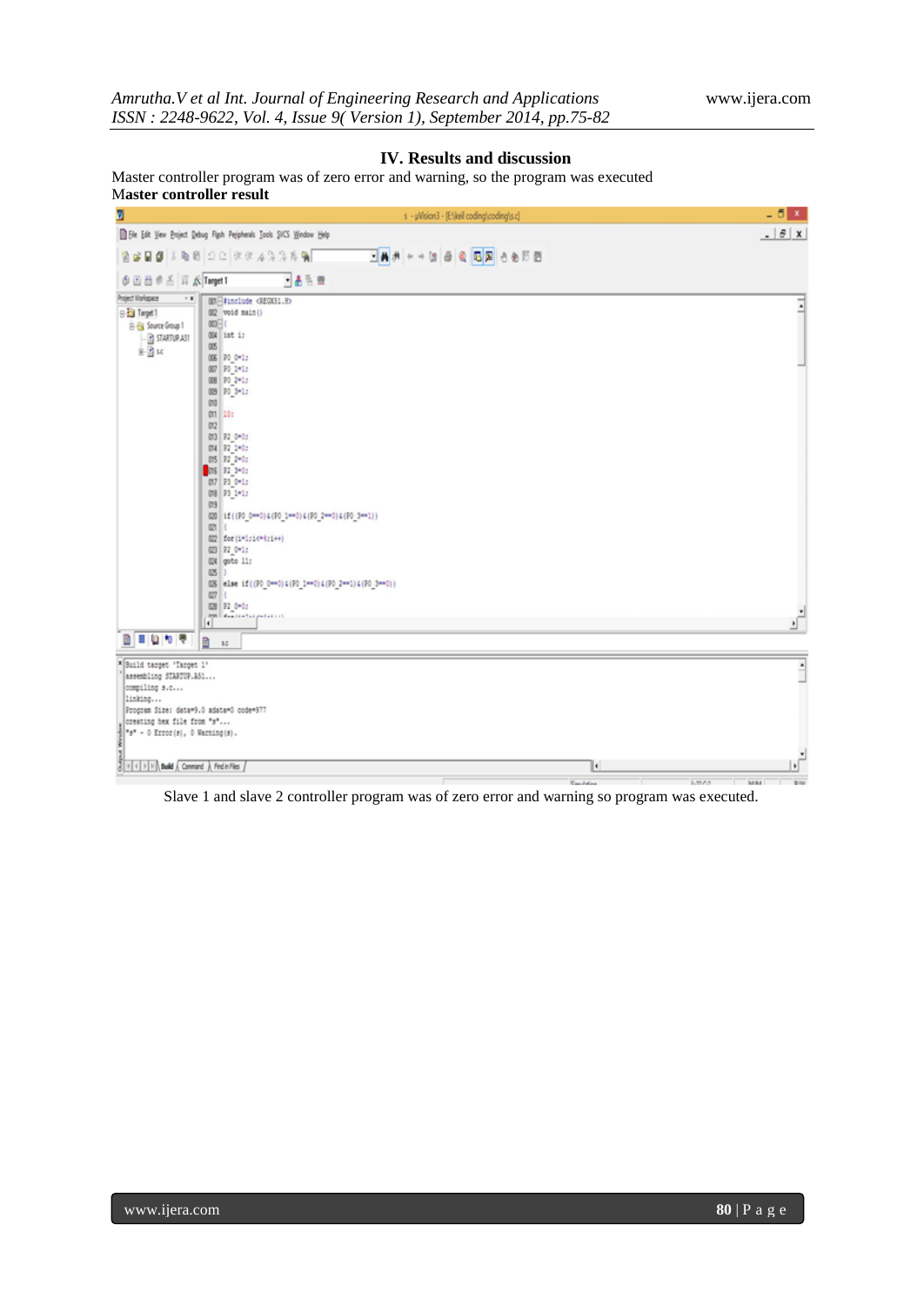| <b>Slave 1 controller result</b> |  |  |  |  |
|----------------------------------|--|--|--|--|
|----------------------------------|--|--|--|--|

|                                                                           |                                                                                                                                                                                                                                                                                                                | s1 - µVision3 - [Elkell coding),coding\s1.c]                                                                         | $-5x$                                         |
|---------------------------------------------------------------------------|----------------------------------------------------------------------------------------------------------------------------------------------------------------------------------------------------------------------------------------------------------------------------------------------------------------|----------------------------------------------------------------------------------------------------------------------|-----------------------------------------------|
|                                                                           | File Edit Vew Project Debug Right Peripherals Tools SVCS Window Help                                                                                                                                                                                                                                           |                                                                                                                      | $ \theta$ x                                   |
|                                                                           | $A B B$ $B$ $\geq$ $C$ $B B$ $A B$ $B$ $A B$                                                                                                                                                                                                                                                                   | □▲ お ← → 図 白 @   □ 図 ⊖ ⊛ 円 图                                                                                         |                                               |
|                                                                           |                                                                                                                                                                                                                                                                                                                |                                                                                                                      |                                               |
| 多百百多舌 耳点Target1<br>Project Norkspace<br>$\cdot$ $\bf{r}$                  | 一番も言                                                                                                                                                                                                                                                                                                           |                                                                                                                      |                                               |
| Big Target T<br>B-B Source Group 1<br><b>B</b> STARTUP AST<br>$8 - 3$ she | 001 #include <regos1.e><br/>002 void main()<br/><math>000 = 0</math><br/>004 F1 0-1:<br/>005 P1 1-1:<br/>OOK P1 2-1:<br/>007 71 3-1:<br/>008 F1 4-1:<br/>// set all output has sero<br/>009 72 0-0c<br/>010 F2 1-0c<br/>011 P2 2-0c<br/>012 P2 3=0c<br/>013 P2 4+0g<br/>014 72 5-01<br/>015 P2 6+0g</regos1.e> |                                                                                                                      |                                               |
|                                                                           | 016 22 7-0c<br>017 P3 0-0c<br>018 23 1-0:<br>019 P3 2-0:<br>020 73 3-0;<br><b>co</b><br>02 11: // loop function forcontinues check<br>$\infty$<br>025<br>03 1f ((Pl 0-4) 4(Pl 1-4) 4(Pl 2-4) 4(Pl 3-4)) //forward no 2                                                                                         | 034 if ((Pl_4==0)) // condition if port 1_4 th pin is high the below condition is executed else go to else statement |                                               |
|                                                                           | $027$ {<br>O28 F2 0-1:                                                                                                                                                                                                                                                                                         |                                                                                                                      |                                               |
| 日目山竹亭                                                                     | and link turn.                                                                                                                                                                                                                                                                                                 |                                                                                                                      | $\bullet$                                     |
| * Build target 'Target 1'                                                 | Ð<br>sic                                                                                                                                                                                                                                                                                                       |                                                                                                                      |                                               |
| creating hex file from "sl"<br>"sl" - 0 Error(s), 0 Warning(s).           |                                                                                                                                                                                                                                                                                                                |                                                                                                                      |                                               |
| E   <   +   >   +   Build + Command +   Find in Files +                   |                                                                                                                                                                                                                                                                                                                | I۰<br>Smulation                                                                                                      | L19 C.28<br><b>NJM</b>                        |
|                                                                           |                                                                                                                                                                                                                                                                                                                |                                                                                                                      |                                               |
| Ы                                                                         |                                                                                                                                                                                                                                                                                                                | s2 - "Wision3 - [Et/asl coding)coding/s2.c]                                                                          |                                               |
|                                                                           | B File Edit View Broject Debug Figsh Peripherals Tools SIGS Window Help                                                                                                                                                                                                                                        |                                                                                                                      |                                               |
|                                                                           | 2899102022222                                                                                                                                                                                                                                                                                                  | □再进一十倍每日日平日的回回                                                                                                       |                                               |
| 空巴西半舌 耳 K Target1<br>Project Workspace<br>$\cdot$ x                       | 一品元期<br><b>Billington GEORIA</b>                                                                                                                                                                                                                                                                               |                                                                                                                      |                                               |
| B Target T<br>B-B Source Group 1                                          | (2 void main ()<br>$\Box$<br>$W_1$<br>05 PL 0-1;                                                                                                                                                                                                                                                               |                                                                                                                      |                                               |
|                                                                           | 06 P1 1-1;<br><b>IP PL 2*1;</b><br>08 PL 3-1/<br>$09$ $P1$ $4*1$ ;<br>// set all output has zero                                                                                                                                                                                                               |                                                                                                                      | $\sqrt{2}$<br>RW<br>$-0x$<br>$ \theta$ x<br>∃ |
|                                                                           | 10 92 0×1;<br>$11$ $82$ $2*5z$<br>12 92 2=3;<br>13 92 3-3;                                                                                                                                                                                                                                                     |                                                                                                                      |                                               |
|                                                                           | 18 P2 4=0;<br>15 R2 5-02<br>$\begin{array}{c} 16 \\ 17 \\ 17 \\ 18 \\ 19 \\ 01 \\ 011 \\ \end{array} \begin{array}{c} 6 \times 0.2 \\ -0.2 \\ 0.2 \\ 0.2 \\ 0.2 \\ \end{array}$                                                                                                                                |                                                                                                                      |                                               |
|                                                                           | 19 93 1-32<br>20 71 2-1;<br>21 23 3=1;<br>$\frac{1}{2}$                                                                                                                                                                                                                                                        |                                                                                                                      |                                               |
|                                                                           | 23 11: // loop function foresetiouss check<br>24<br>$\mathbf{X}$                                                                                                                                                                                                                                               | 25 if ((Pi_4***)) // condition if port 1_4 th pin is high the below condition is executed else go to alse statement  |                                               |
|                                                                           | 27   12 ((Pl_D==0) 4 (Rl_1==0) 4 (Pl_2==0) 4 (Pl_3==1) ) //amm hase up no 1<br>28                                                                                                                                                                                                                              |                                                                                                                      |                                               |
| 日目位ので                                                                     | $\frac{1}{2}$<br>b<br>$\alpha$                                                                                                                                                                                                                                                                                 |                                                                                                                      |                                               |
| "Build target "Target 1"<br>assembling STARTUP.ASL                        |                                                                                                                                                                                                                                                                                                                |                                                                                                                      |                                               |
| compiling s2.c<br>linking<br>creating hex file from "s2"                  | Program Size: data=9.0 xdata=0 code=546                                                                                                                                                                                                                                                                        |                                                                                                                      |                                               |
| "s2" - 0 Error(s), 0 Warming(s).                                          |                                                                                                                                                                                                                                                                                                                |                                                                                                                      |                                               |
| [x] <   >   >   Avid \ Connard } Fedin Ries }                             |                                                                                                                                                                                                                                                                                                                | Ŀ<br>Smulation                                                                                                       | ď<br>Lt C15<br>NJM<br>R/W                     |